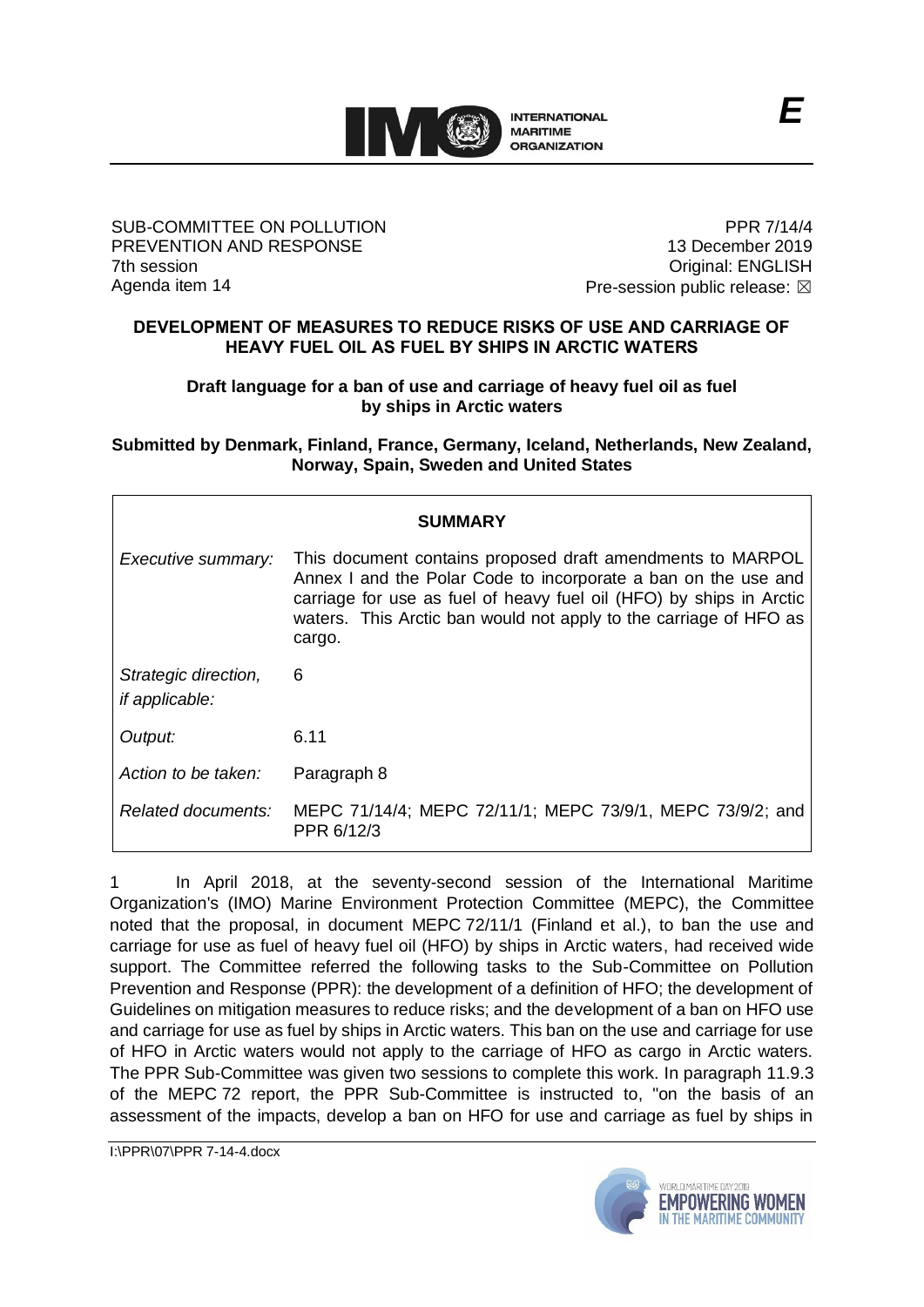Arctic waters, on an appropriate timescale". Work on the HFO ban began at the 6th session of the PPR Sub-Committee in February 2019 (PPR 6), within the Sub-Committee's Working Group on HFO in Arctic Waters.

2 At PPR 6, the Working Group finalized the methodology to be used for impact assessments, as shown in annex 16 to document PPR 6/20/Add.1. In addition, the Sub-Committee agreed that:

- .1 a working definition of HFO would use the applicable portion of the definition already existing in regulation 43 of MARPOL Annex I. Therefore, HFO is defined for the purposes of this ban as fuel oils having a density at 15 $\mathrm{^{\circ}C}$  higher than 900 kg/m<sup>3</sup> or a kinematic viscosity at 50°C higher than 180 mm<sup>2</sup>/s; and
- .2 the preferred instrument for the HFO ban is MARPOL Annex I.

3 In annex 1 to this document, the co-sponsors provide draft language to amend regulation 43 of MARPOL Annex I to include:

- .1 replacing "the Antarctic area" with "Polar waters" in the chapter and regulation headings;
- .2 inserting a new paragraph 43.2 to contain the substance of the ban on HFO for use and carriage as fuel by ships in Arctic waters;
- .3 renumbering the current paragraph 43.2 to paragraph 43.3. This paragraph states that "cleaning or flushing of tanks or pipelines is not required" to be compliant with the HFO ban, and this clarification will now apply to both the Antarctic area and Arctic waters. This existing provision confirms that fuel tanks and piping used for HFO prior to operating in Polar waters are considered empty of pumpable HFO without cleaning or flushing; and
- .4 adding a new paragraph 43.4 to allow for a five-year delay in the implementation of the ban in Arctic waters for vessels that already comply with regulation 12A of MARPOL Annex I or with the International Code for Ships Operating in Polar Waters (Polar Code), Part II-A, chapter 1 regulation 1.2.1, consistent with the proposal in document MEPC 72/11/1.

4 In addition to amending MARPOL Annex I, the co-sponsors recommend that the Sub-Committee draft language to amend the Polar Code to conform to the proposed amendment of MARPOL Annex I. A draft proposal for this amendment to the Polar Code is provided in annex 2 to this document. Amending MARPOL Annex I consolidates the Arctic ban with the existing Antarctic ban with which it shares various common definitions and a common purpose. Amending the Polar Code to reflect the amendment to MARPOL Annex I would ensure that all relevant Polar environmental matters are reflected in the text of the Polar Code. The co-sponsors would include footnotes in MARPOL Annex I and in the Polar Code cross-referencing the HFO ban to remind readers that any changes made to the Arctic ban should be made in both places.

5 The draft language proposed in this document reflects discussions and draft impact assessments that have been submitted prior to PPR 7, including considerations that are meant to mitigate potential economic impacts to remote Arctic local and Indigenous communities and industries. Considerations identified so far, and reflected in proposed amendments, include: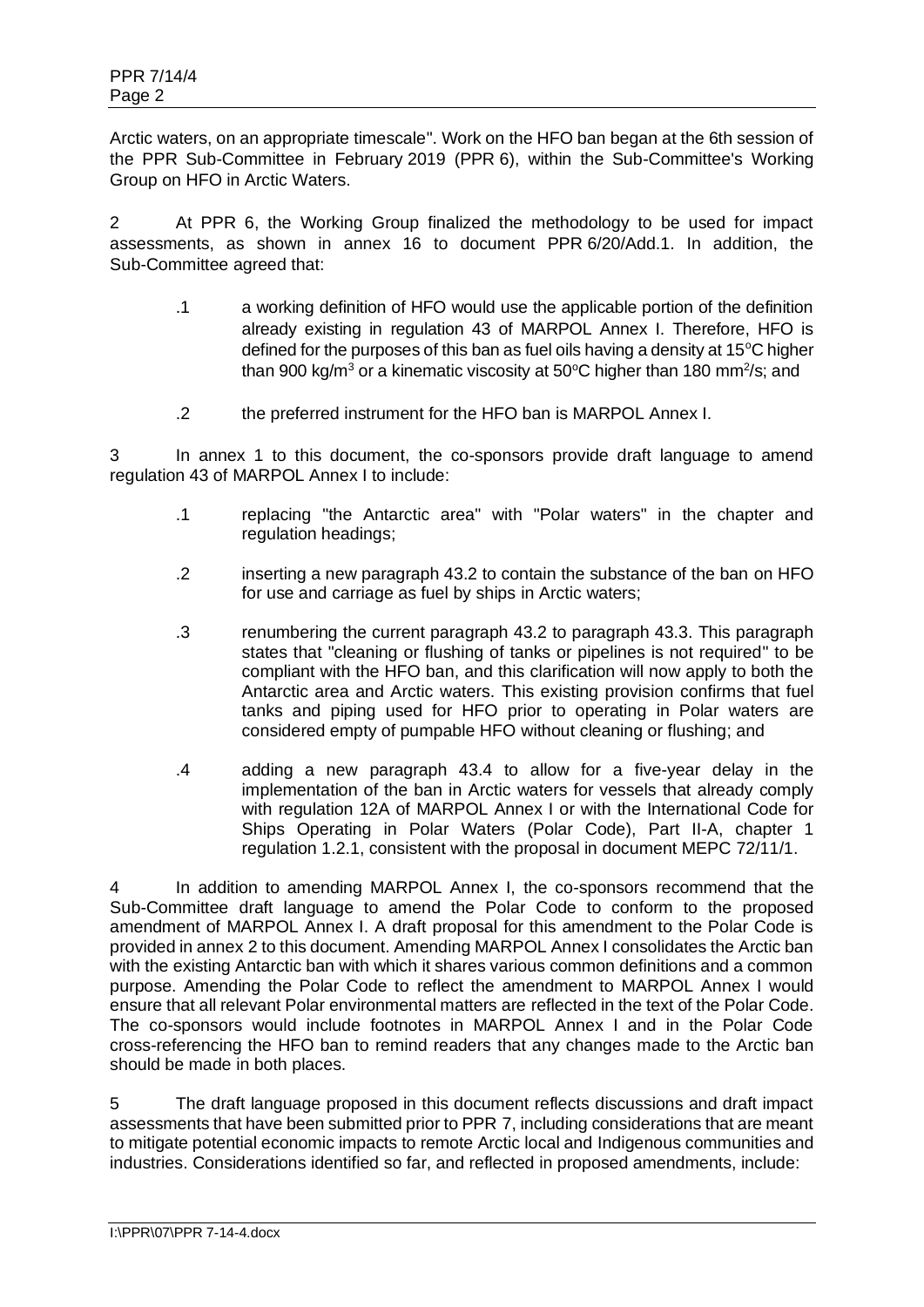- .1 a five-year delay in implementation for vessels that already comply with the oil fuel tank protections of regulation 12A of MARPOL Annex I or Part II-A of the Polar Code. This consideration was already proposed in the original ban proposal contained in document MEPC 72/11/1; and
- .2 the application to the Arctic ban of an existing provision stating that when prior operations have included the carriage or use of HFO as defined by regulation 43 of MARPOL Annex I, the cleaning or flushing of tanks or pipelines is not required. This existing provision implies that ships compliant with an HFO ban have fuel tanks that are considered empty of pumpable HFO.

6 Discussions at PPR 7 may identify further considerations "on the basis of an assessment of the impacts" (MEPC 72/17, paragraph 11.9.3) in addition to those listed in paragraph 5 of this document. Such considerations, for example, could incorporate different implementation schedules for specific vessel types or in specified geographic areas.

7 To facilitate the work of the Working Group on HFO in Arctic Waters at PPR 7, the co-sponsors propose to fulfil the terms of reference by:

- .1 discussing the results of impact assessments submitted to or prior to PPR 7, with a focus upon credible data and conclusions that could constructively inform the development of specific text regarding other considerations to mitigate impacts identified in the impact assessments;
- .2 drafting text to capture any further considerations that could mitigate identified impacts; and
- .3 finalizing draft amendments to MARPOL Annex I and the Polar Code and forwarding them to the Committee for approval and adoption.

# **Action requested of the Sub-Committee**

- 8 The Sub-Committee is invited to consider this document and in particular to:
	- .1 consider the proposed amendments to regulation 43 of MARPOL Annex I and Part II-A of the Polar Code (annexes 1 and 2 to this document);
	- .2 consider the approach proposed for the Working Group on HFO in Arctic Waters to address the terms of reference during PPR 7 contained in paragraph 7 of this document; and
	- .3 finalize the amendments to regulation 43 of MARPOL Annex I and Part II-A of the Polar Code at PPR 7 and forward to the Committee for approval and adoption.

\*\*\*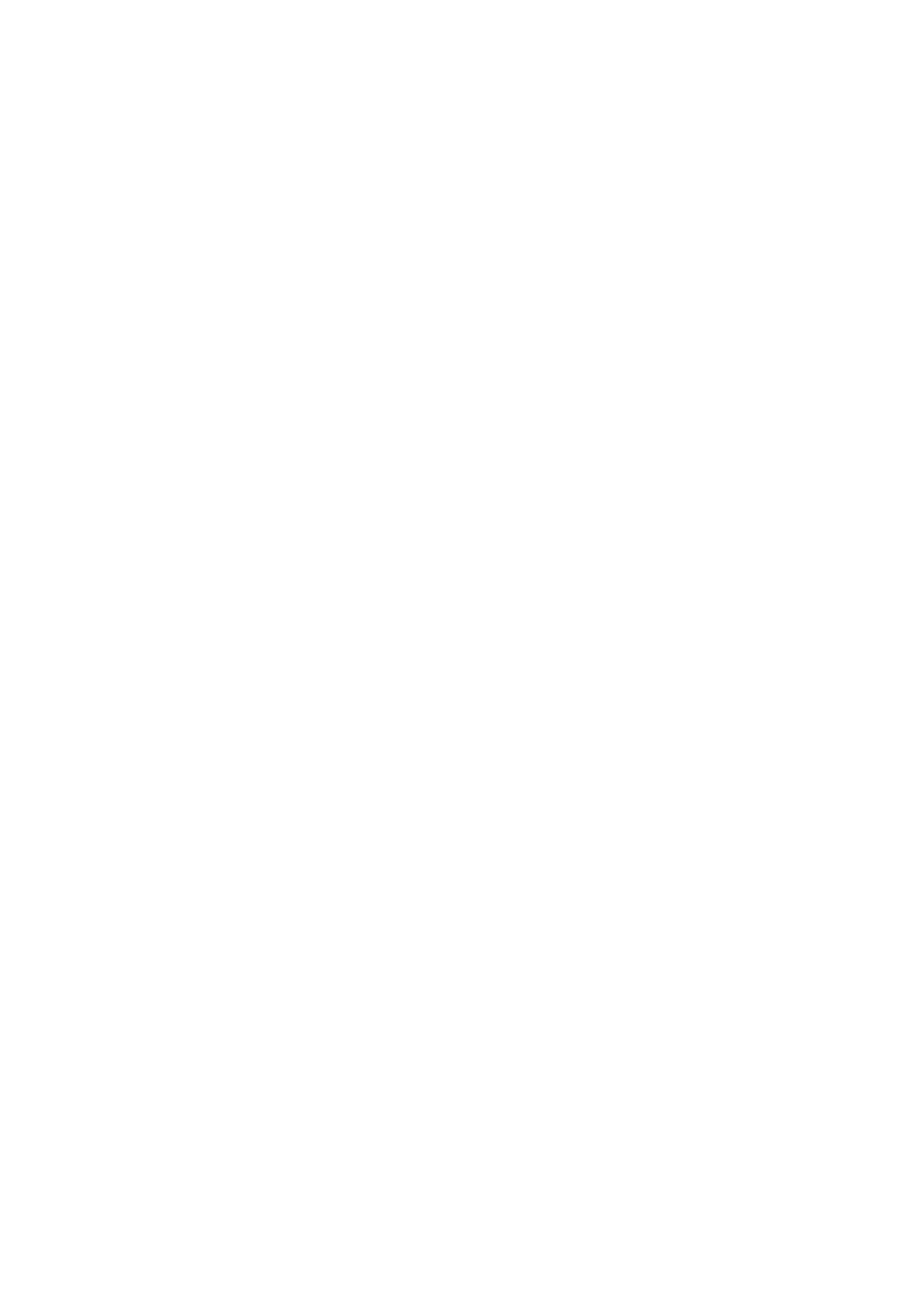# **ANNEX 1**

### **DRAFT AMENDMENTS TO MARPOL ANNEX I**

(New text shown as underlined and text to be deleted as strikethrough)

Chapter 9 of MARPOL Annex I is amended as follows:

Chapter 9 – Special requirements for the use or carriage of oils in the Antarctic area Polar waters

#### **Regulation 43**

*Special requirements for the use or carriage of oils in the Antarctic area Polar waters*

1 With the exception of vessels engaged in securing the safety of ships or in a search and rescue operation, the carriage in bulk as cargo, use as ballast, or carriage and use as fuel of the following:

- .1 crude oils having a density at 15 $^{\circ}$ C higher than 900 kg/m<sup>3</sup>;
- .2 oils, other than crude oils, having a density at 15°C higher than 900 kg/m<sup>3</sup> or a kinematic viscosity at 50°C higher than 180 mm<sup>2</sup>/s; or
- .3 bitumen, tar and their emulsions,

shall be prohibited in the Antarctic area, as defined in Annex I, regulation 1.11.7.

2 When prior operations have included the carriage or use of oils listed in paragraphs 1.1 to 1.3 of this regulation, the cleaning or flushing of tanks or pipelines is not required.

2\* With the exception of vessels engaged in securing the safety of ships or in a search and rescue operation, the use and carriage for use as fuel by ships of oils identified in paragraph 1.2 of this regulation shall be prohibited in Arctic waters, as defined in Annex I, regulation 46.2.

3 When prior operations have included the carriage or use of oils listed in paragraphs 1.1 to 1.3 of this regulation, the cleaning or flushing of tanks or pipelines is not required.

4 A five-year delay from the implementation date of the ban defined in paragraph 2 of this regulation shall be granted for vessels that already comply with MARPOL Annex I regulation 12A or the Polar Code Part II-A, chapter 1, regulation 1.2.1.

\_\_\_\_\_\_\_\_\_\_

Paragraph 1.1 of Chapter I of Part II-A of the International Code for Ships Operating in Polar Waters (Polar Code) incorporates language identical to language provided here to effect a ban on the use and carriage for use as fuel of certain oils in Arctic waters.